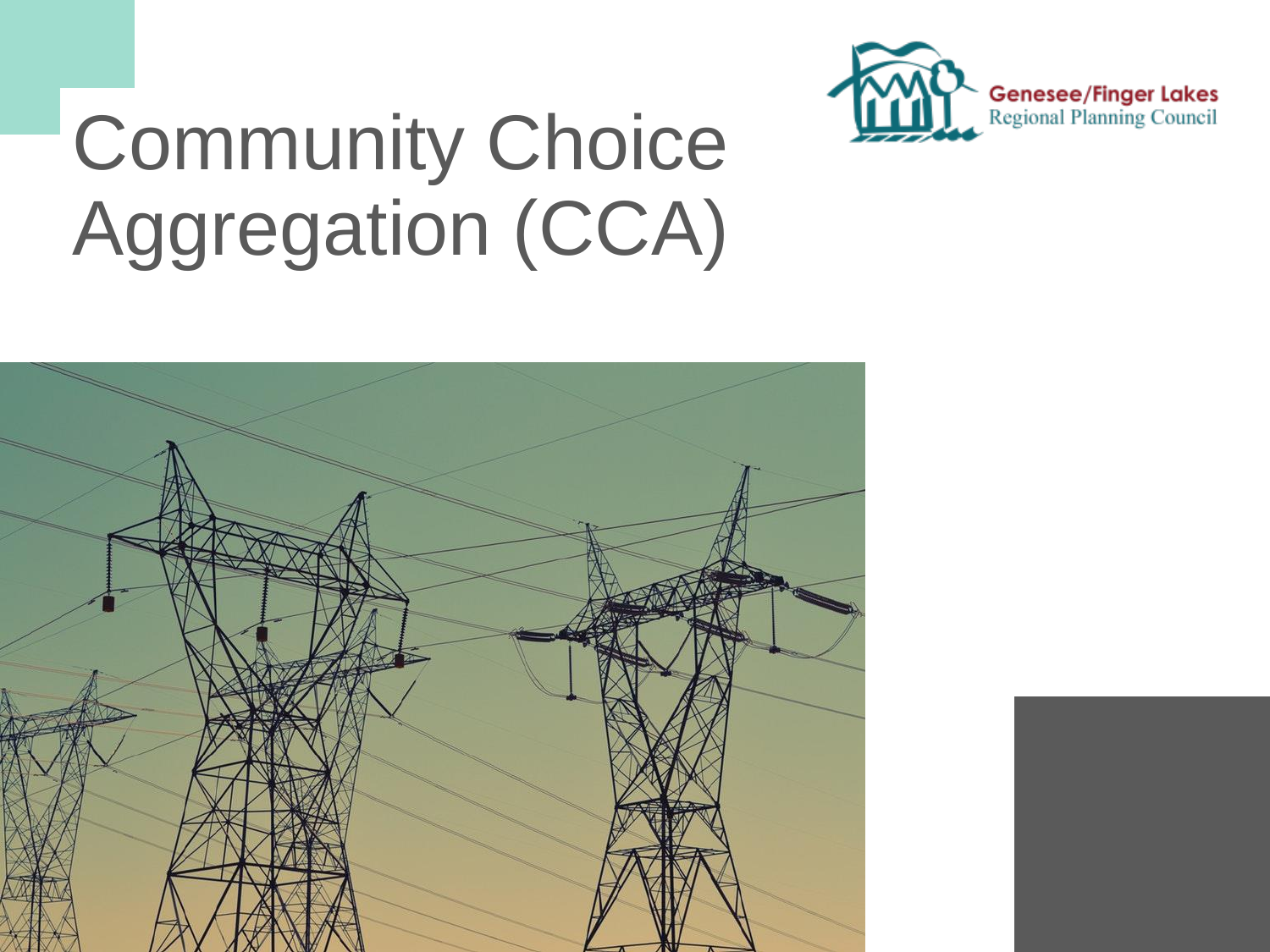# Genesee/Finger Lakes Regional Leader

- We have always been a region open to innovation, risk, entrepreneurship, and diversification of industry ( agriculture, tech, health, education, manufacturing, tourism, and now energy).
- Town of Pittsford is a designated Clean Energy Community by the State of New York through NYSERDA's local government energy program.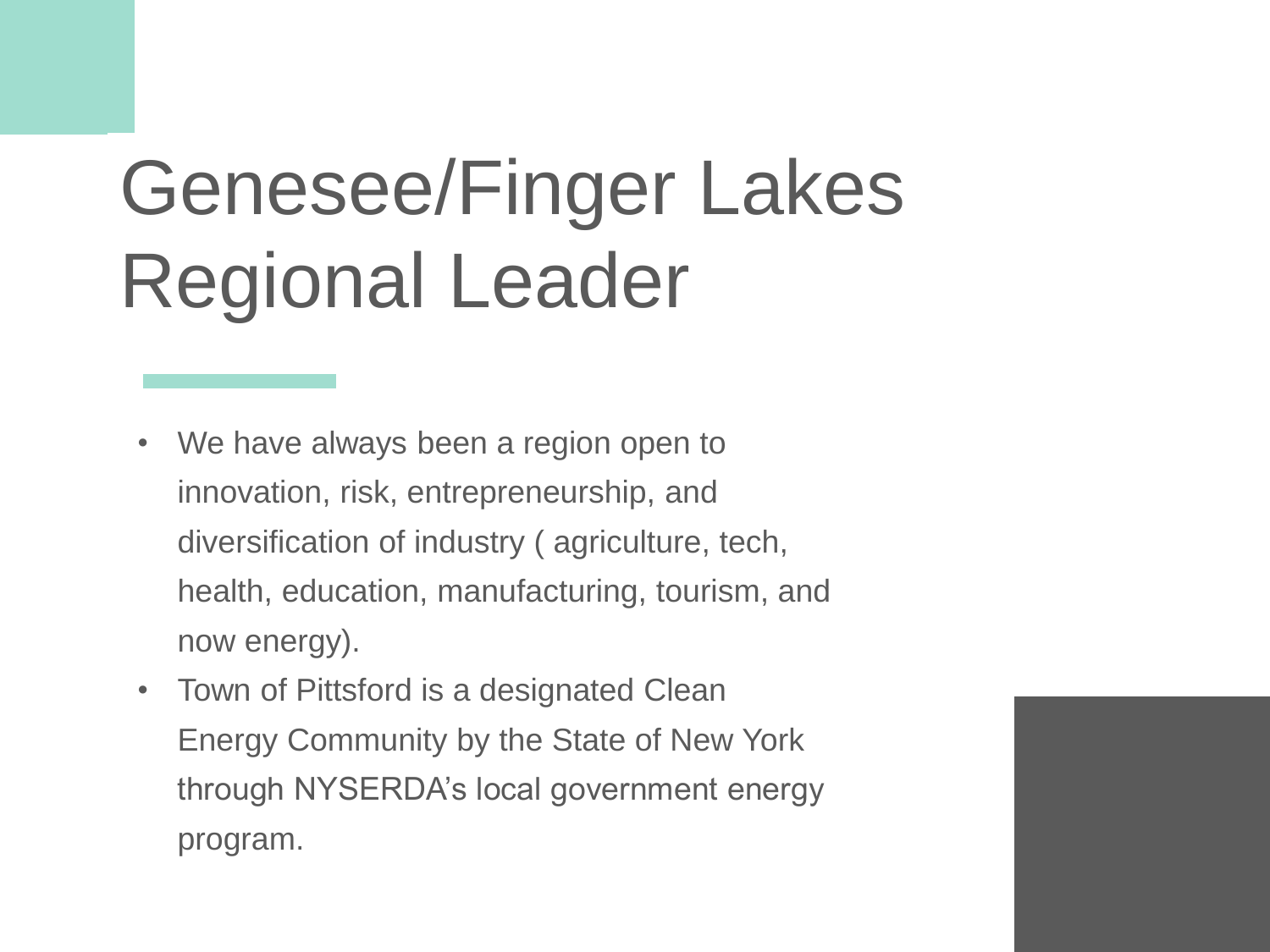### • **High Level Concept**

- Puts control of choosing energy supply into local hands in place of utility defaults
- By pooling demand, communities build clout and purchase power to negotiate rates and terms
- Opt-out important
- Models really designed for electricity benefits. Gas can be included in bid, but savings just haven't been seen in other State aggregations.

### • **Legal Framework**

- Deregulation ( RG&E in 2001 offered retail choice for first time through ESCOs)
- Public Service Commission in 2016
- 3 Approved Plans in NY as of April 2018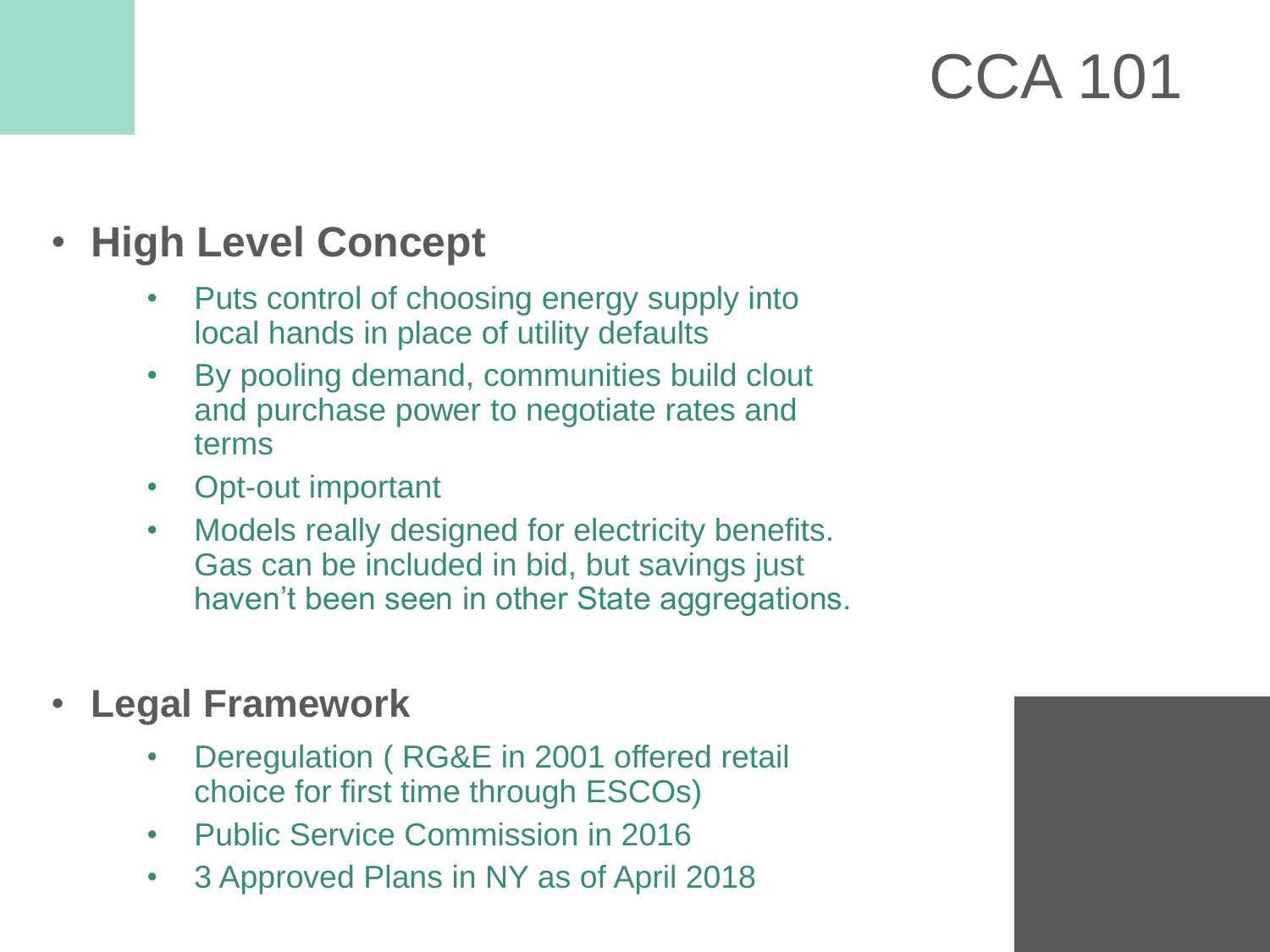### • **State Energy Goals**

- 40% by 2030 (Emissions)
- 50% by 2030 (Renewables)
- Clean Energy Standard/Renewable Portfolio Standard. Utilities have to integrate and supply

### • **Motivation**

- Pathway to meet the above energy goals
- Increase product offerings and deliver value to customers
- ESCOs were not delivering
- State recognizes local governments effective at engaging and empowering citizens (tonight is a perfect example)
- Pocketbooks!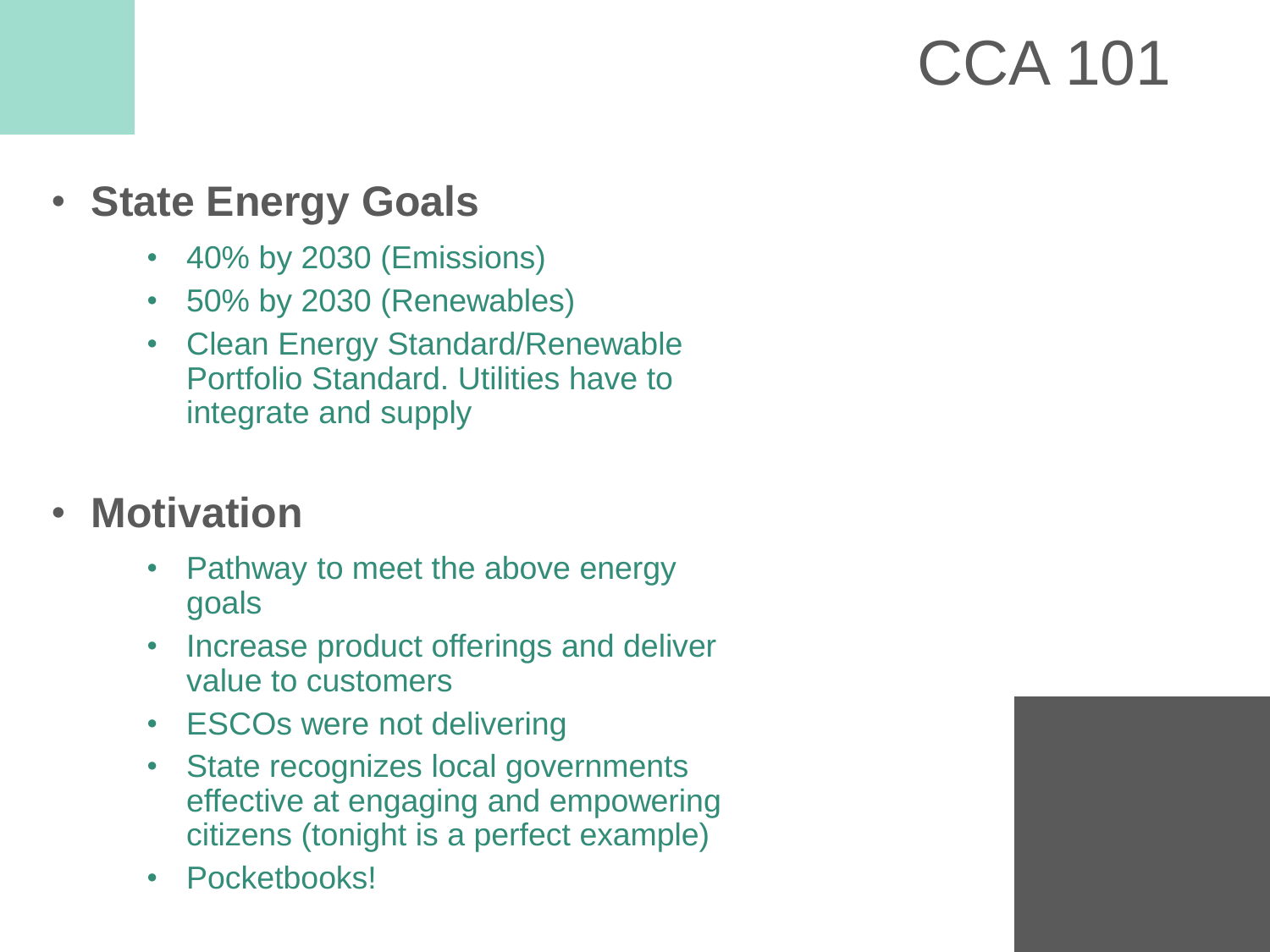### • **How does it actually work?**

- Communities pass non-binding legislation that "opens up" their community to CCA potential (over 50 communities in NY have this based on Department of State data).
- Communities in same load zone ( RGE, National Grid) or across zones select administrator (Joule, MEGA, Good Energy) to aggregate and submit RFP to retail supply markets based on requirements (source, price)
- If terms of RFP met, community signs individual Electric Supply Agreements and enter into 1-2 year contract ( in energy world, this is long).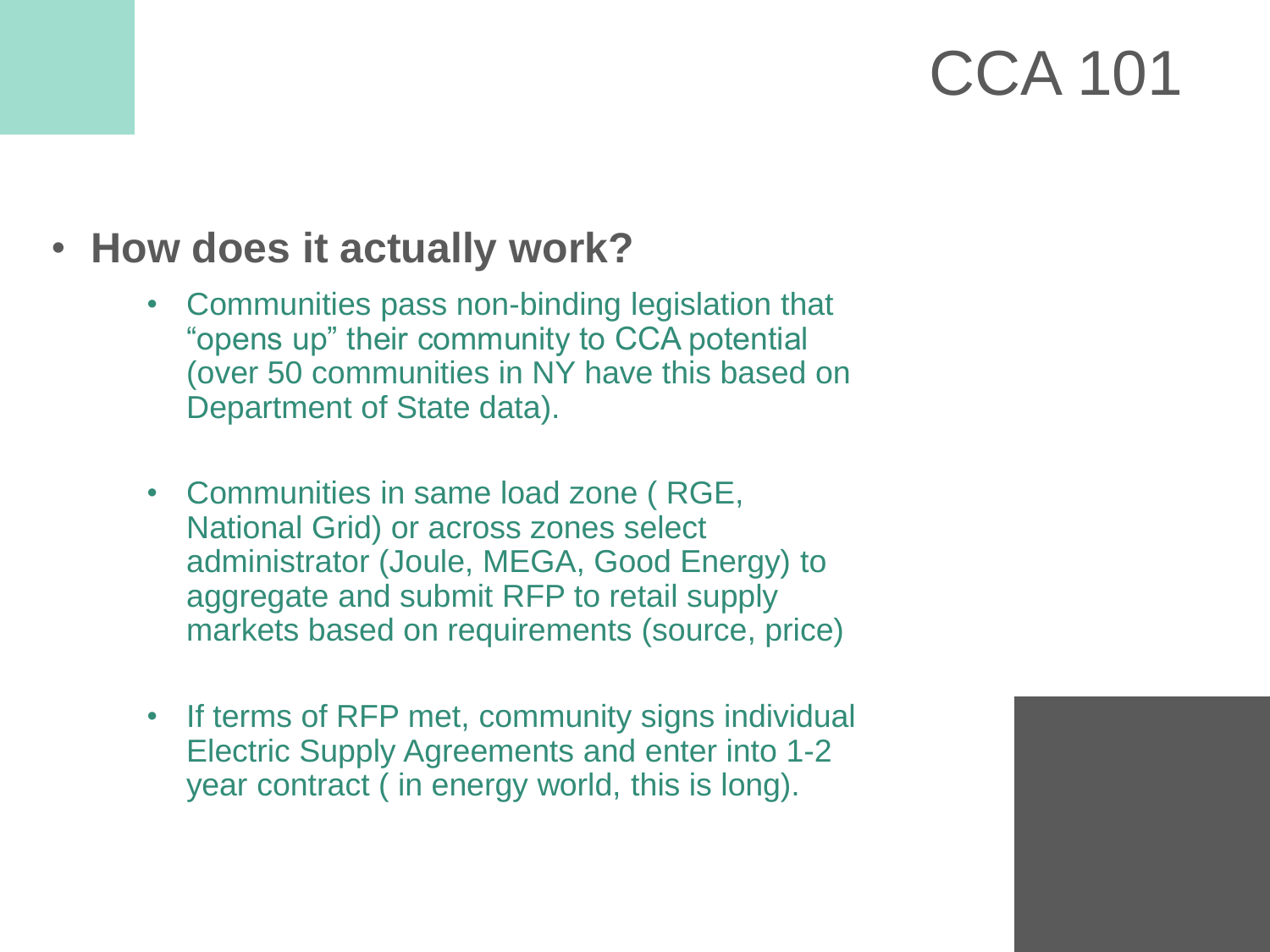### • **How does it actually work?**

- Once agreement formed, residents in community have a window to opt out, and would receive information from administrators on different ways to do so. Would then remain with existing utility offerings at same price/rate. Data exchange between utility and ESCO occurs, with protections in place based on Data Protection transfers monitored by PSC.
- Contract starts and the supply of energy to homes will come from the selected Energy Supply Company at agreed upon fixed rate from desired sources ( default product mix, 100% renewable from State-generated renewable electricity RECs or local CDG).
- Implementation plans vary, but some allow for optout at any time with opt-in at contract renewal.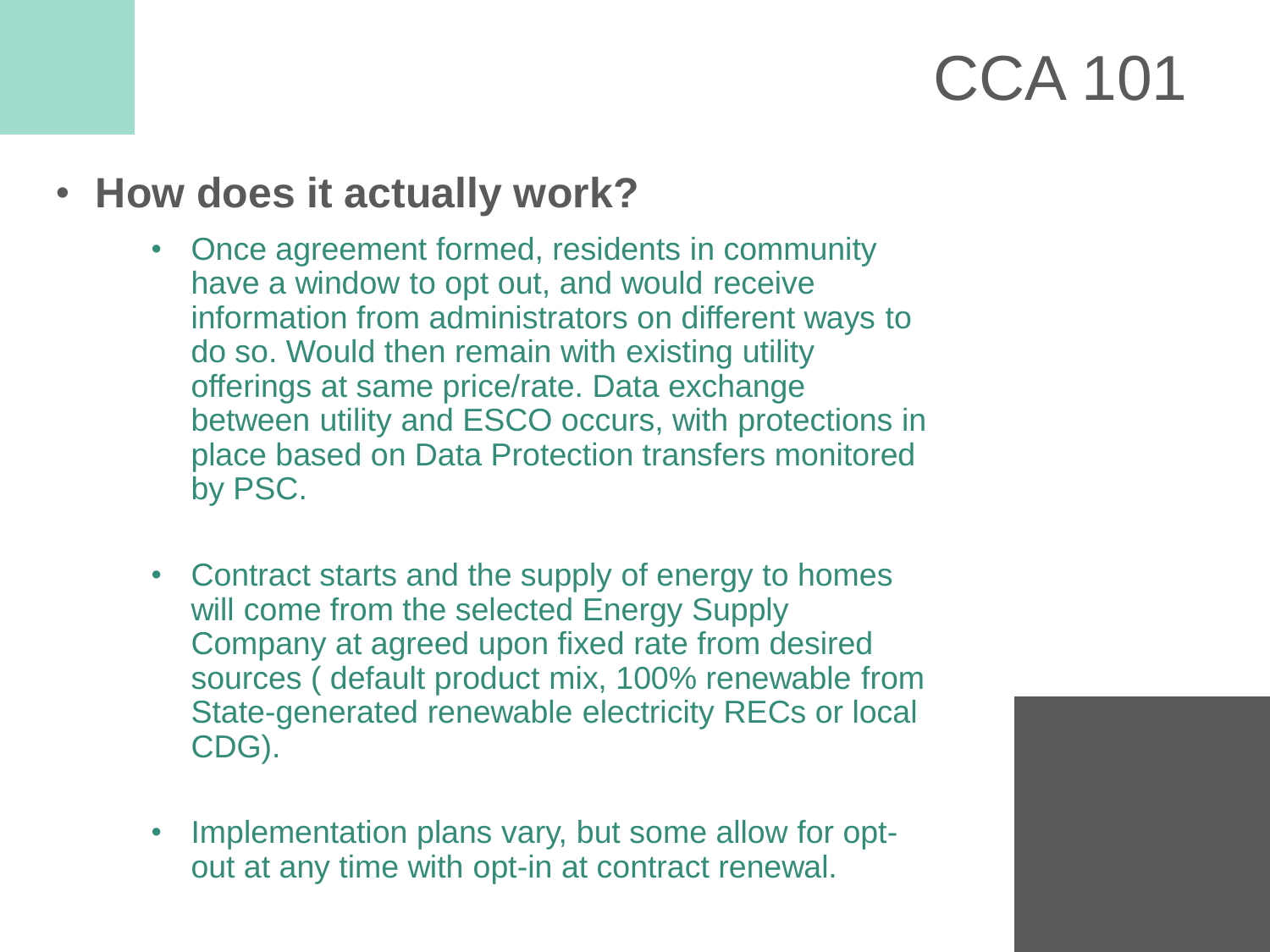# CCA Pros and Cons

#### • **Pros**

- Energy Literacy
- Expanded choice for consumers
- Lower energy bills for communities as whole
- Opportunities to integrate "green" energy into community power supply by opting up and providing customers to developers, which is high barrier to renewable projects
- Opt-out at any time
- Potential to develop Community Distributed Generation projects on landfills/brownfields/unproductive lands, creating local jobs and economic benefits
- Possibility for demand response owners to be aggregated as sellers of electricity on the grid. Joule's plan authorizes this, others may soon.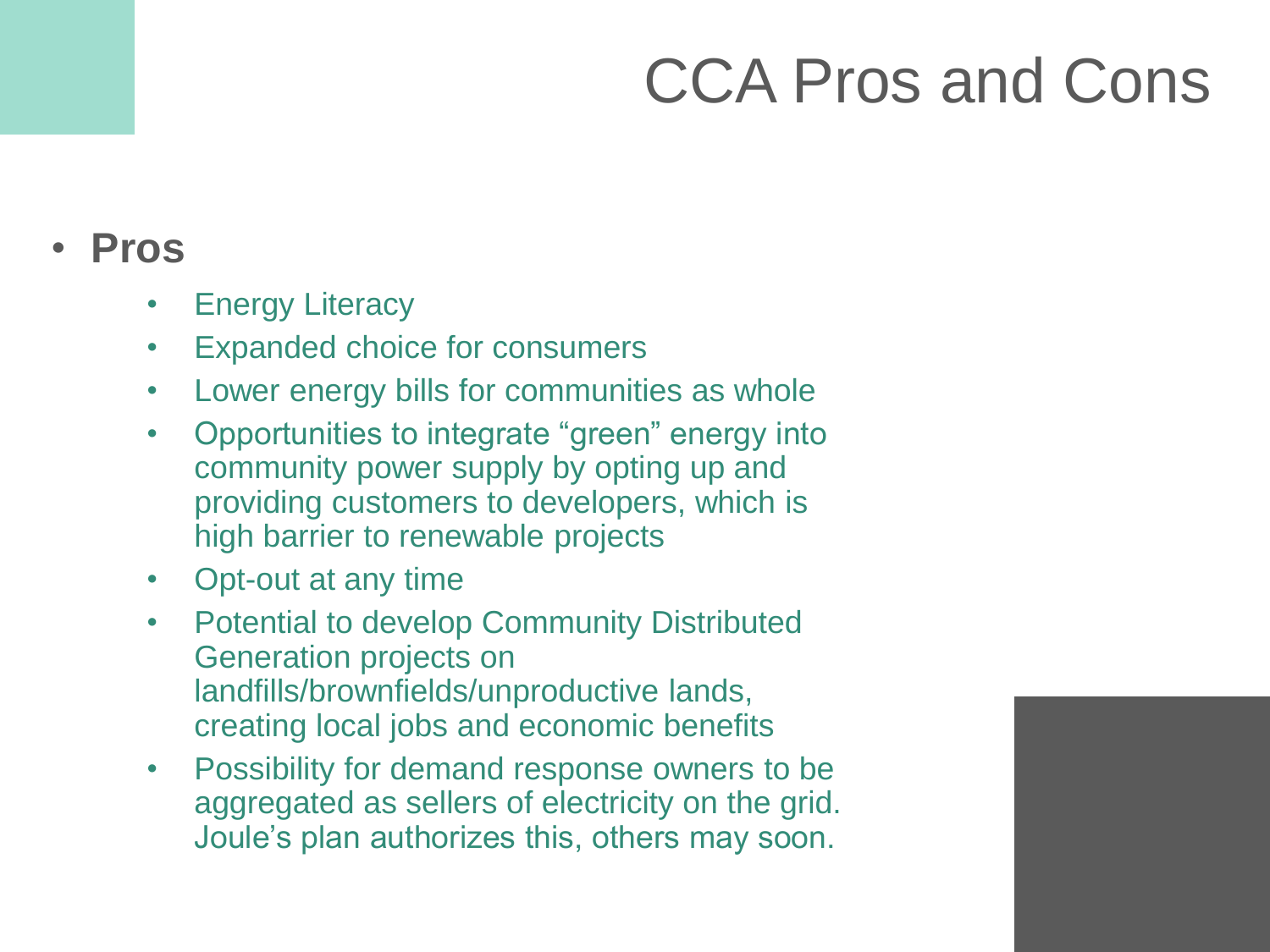# CCA Pros and Cons

### • **Cons**

- Requires fixed rate and contract
- If electricity gets cheaper, which is unlikely but possible, bills could rise (carbon fee and dividend coupled with static supply suggest this won't happen)
- Currently, bottleneck of renewable projects in line for interconnection to grid, could take years to develop capacity. CDG is currently opt-in, not opt-out, but PSC is open to the evolution of this in iterations of plans.
- Duck curve in solar, need to figure out storage. Benefits will take time to deliver
- In some states, when CCA is not done in concert with renewables, there is the possibility for a paradoxical effect on emissions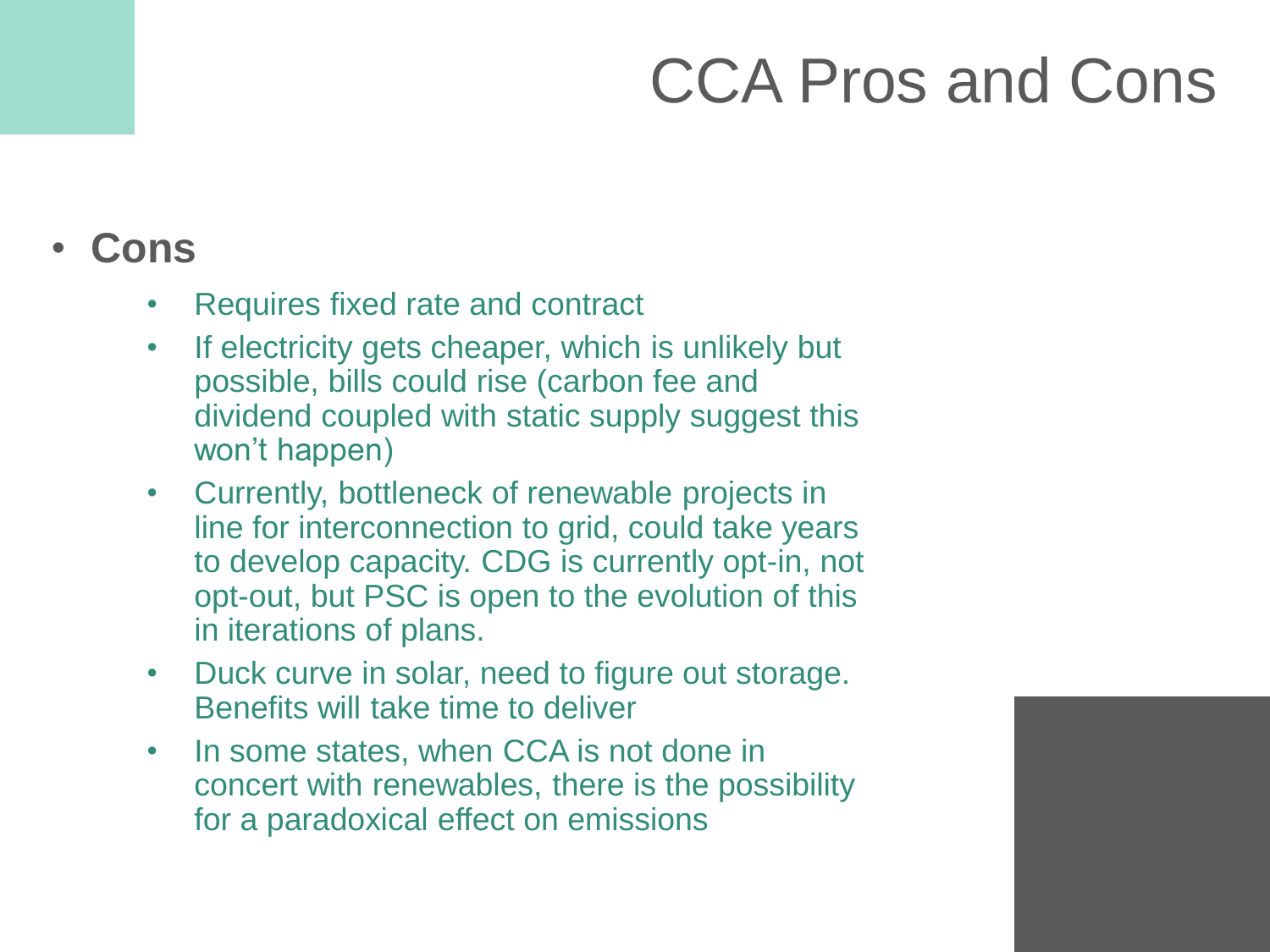# CCA Snap Shot

### **Pilot project in 2016**

- 20 communities in downstate New York participated in pilot before PSC authorized aggregator plans.
- Current staff of Joule and Good Energy managed the pilot through an aggregation called Sustainable Westchester that aggregated 100,000 homes.
- 14/20 chose a 100% renewable default, 6 chose standard mix.
- \$10 million in 2017 in savings based on annual report. The savings between product mixes were almost negligible.
- Average bill savings was between 3-8%
- Average monthly electricity bill in New York State as of today is \$106.00 (so savings averages annually would be \$36-\$101 dependent on terms, home consumption and behavior, variables. Spread out over 10,000+ households that were reported in the Pittsford town census, that number could be on the low-end \$350,000, \$1,000,000 on high-end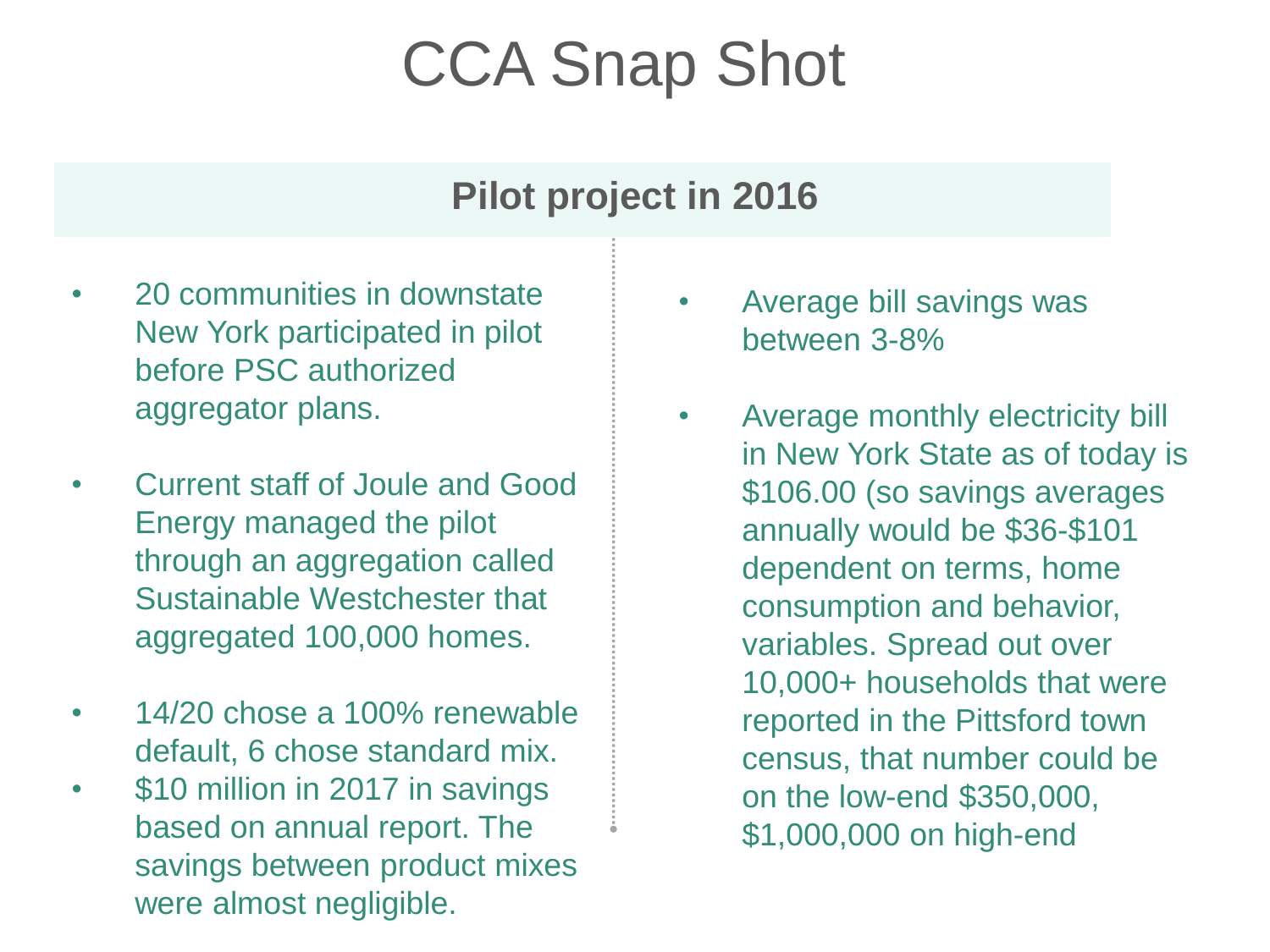# Important CCA Takeaways

- Residents still get 1 bill (caveat will be if community goes with a Community Solar project, customers that opt up to that package would get 2 bills, for now).
- Utility has legal obligation to delivery same standard of service, respond to issues, repair lines, upgrade the grid. RGE currently cannot make profit of off supply, and currently charges a Merchant Function Charge to residential customers for admin fee of getting your supply. This is the same structure of CCA admin fees. Utilities aren't going to "lose" customers.
- Contract period would only ever be at most 2 years, so this isn't something communities commit to in perpetuity.
- "Green Energy" is not created equal. Renewable Energy Certificates vs local electrons.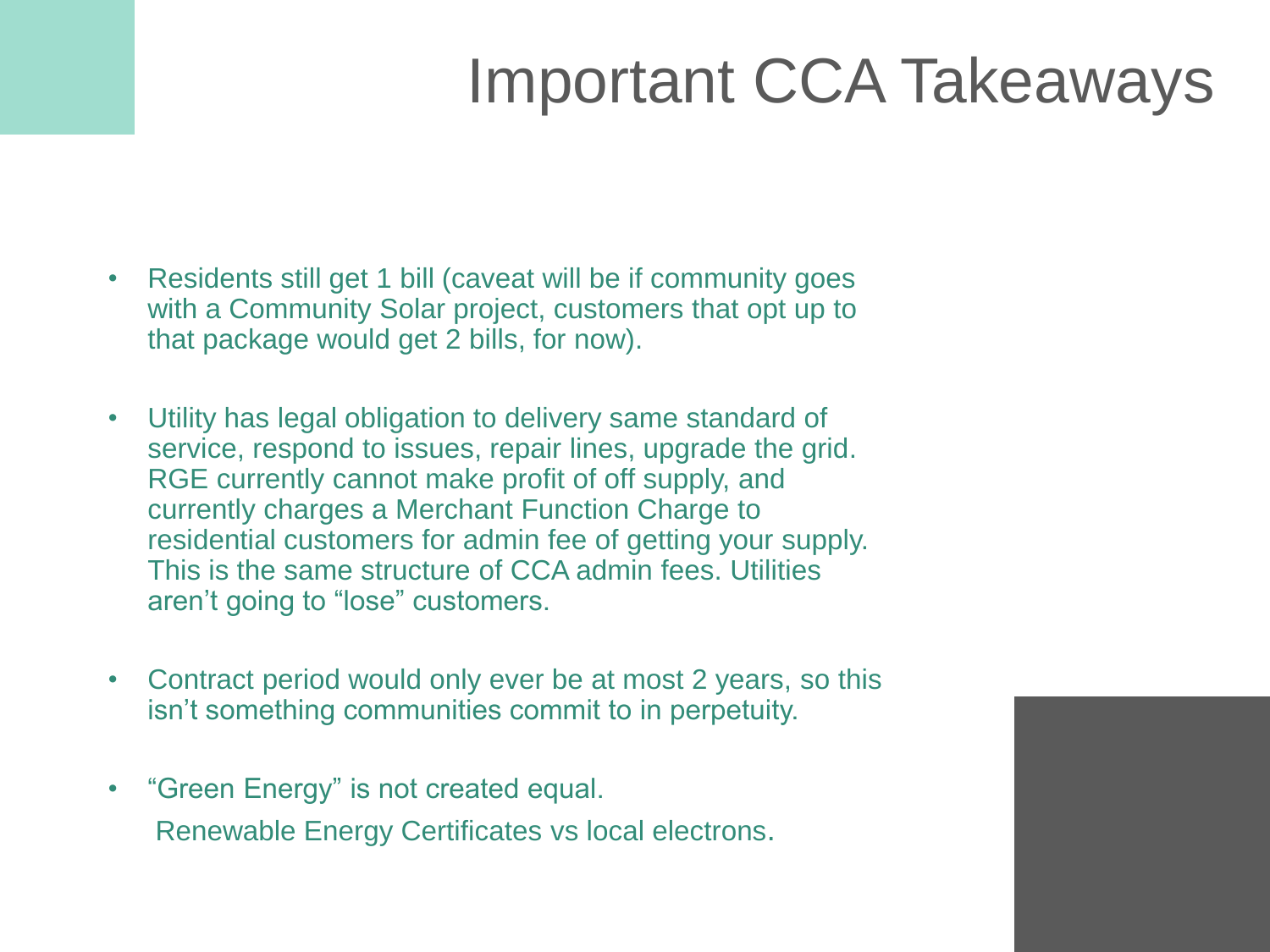# Important CCA Takeaways

- CCA is evolving: the potential to deliver savings to Low-Moderate income households, fund EE technologies in households like smart thermostats, and develop localized renewable projects that support market economics.
- Customers will always have choice: either standard mix at fixed price, or renewable mix at fixed price. Current projects offer lower bills in both scenarios. This is simply expanded choice with an intentional strategy to harness negotiation power.
- 6 other States have been doing CCA for many years with no documented negative externalities or unintended consequences to non-CCA customers or other segments of society.
- Our region can continue to set the bar in energy resiliency and be leaders as we always have. Other sections of the State are watching us....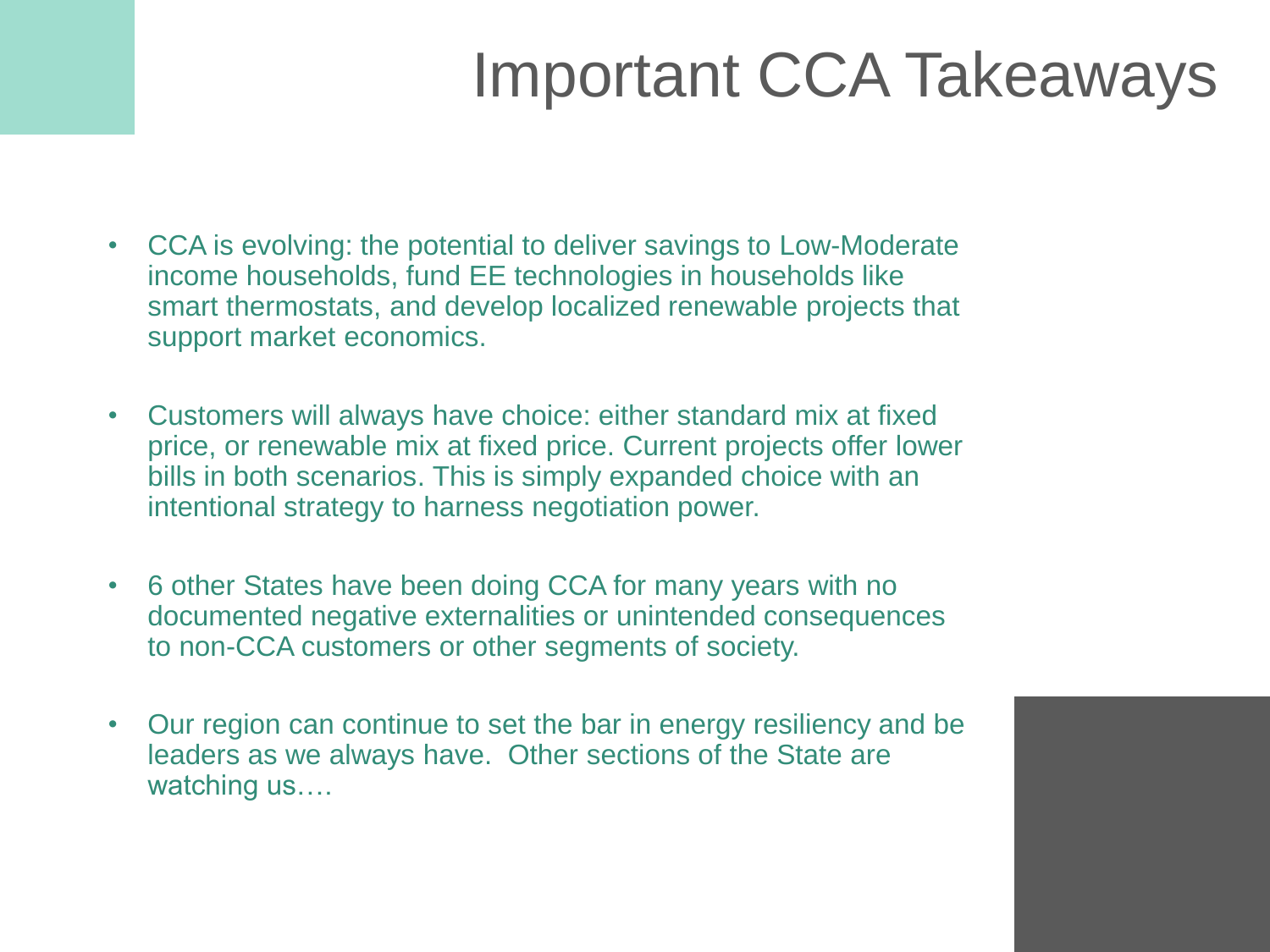## If you are going to remember 1 thing..

Moving forward on CCA simply gives a local government the ability to seek lower electrical rates with a greater percentage of renewable generated power with absolutely no risk or cost. If the bids ultimately comes in at a cost more than the current default supplier, a community can then choose not be proceed.

The PSC order **would not allow** a municipality to join into a CCA with a cost increase.